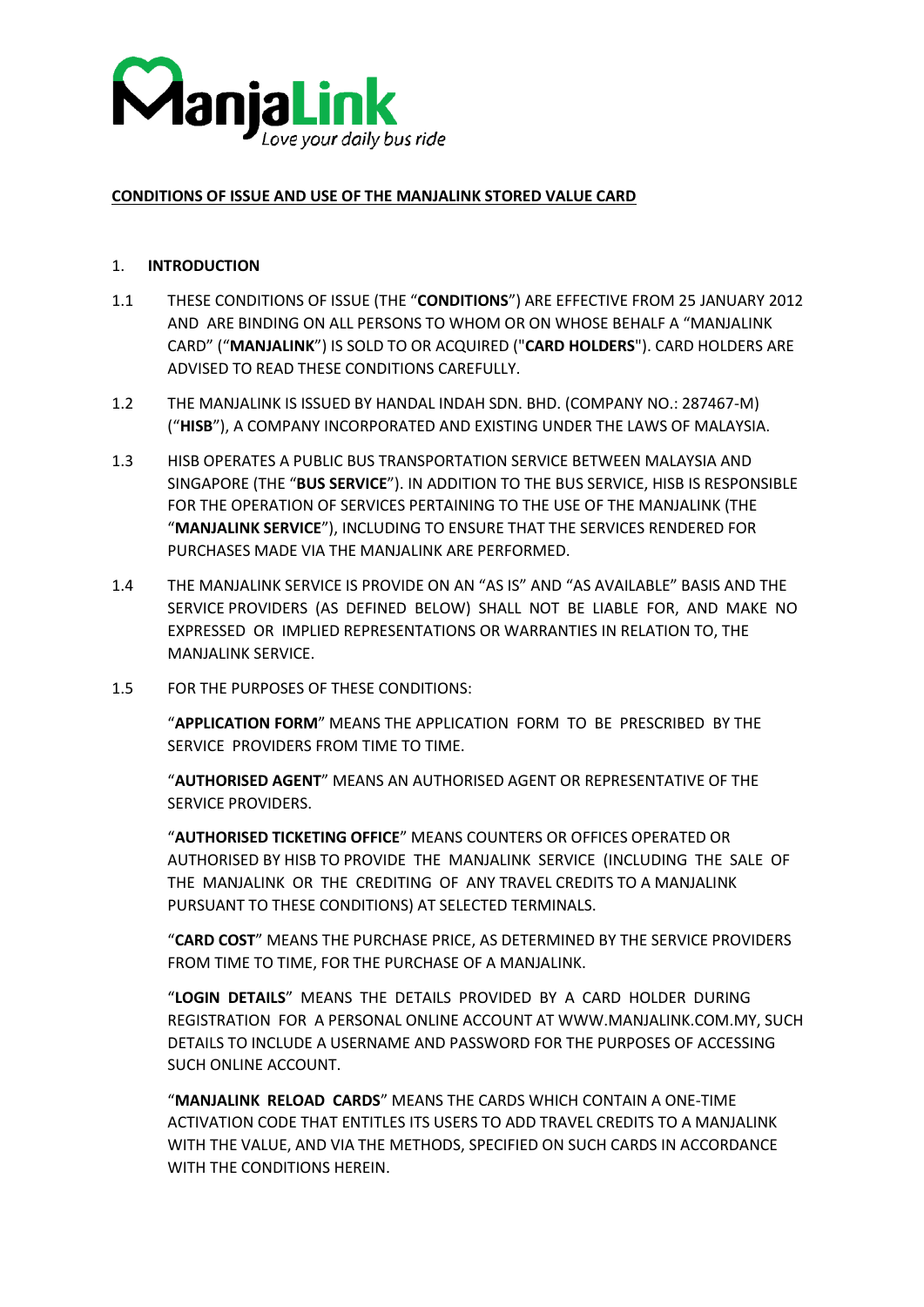

"**MPL**" MEANS MANJALINK PTE. LTD. (COMPANY REGISTRATION NO. 201134172M), A COMPANY INCORPORATED AND EXISTING UNDER THE LAWS OF SINGAPORE.

"**MANJALINK WEBSITE**" MEANS THE OFFICIAL WEBSITE IN RELATION TO THE MANJALINK AND THE SERVICES AND OPERATIONS RELATED THERETO, SUCH WEBSITE BEING OPERATED AND MAINTAINED BY THE SERVICE PROVIDERS, THE HOME PAGE OF WHICH, UNLESS OTHERWISE NOTIFIED BY THE SERVICE PROVIDERS OR THEIR AUTHORISED AGENTS, SHALL BE WWW.MANJALINK.COM.MY.

"**SERVICE PROVIDERS**" MEANS HISB AND MPL (AND "SERVICE PROVIDER" SHALL REFER TO EITHER ONE OF SUCH ENTITIES).

"**STORED VALUE**" MEANS THE TRAVEL CREDITS STORED IN A MANJALINK AT ANY POINT IN TIME.

"**TRAVEL CREDITS**" MEANS THE TRAVEL CREDITS PURCHASED BY, OR AT THE BEHEST OF, A CARD HOLDER FROM AN AUTHORISED AGENT OF WHICH ARE CREDITED TO THAT CARD HOLDER'S MANJALINK.

"**TRAVEL TICKETS**" MEANS THE TICKETS OBTAINED BY A CARD HOLDER IN EXCHANGE FOR TRAVEL CREDITS, SUCH TICKETS TO BE UTILISED BY CUSTOMERS FOR THE BUS SERVICE.

### 2. **GENERAL CONDITIONS OF USE**

- 2.1 THE PURCHASE OF THE MANJALINK OR THE MANJALINK RELOAD CARDS, OR THE USE THEREOF BY YOU, SHALL BE DEEMED TO BE ACCEPTANCE BY YOU OF THESE CONDITIONS AND ANY AMENDMENTS THERETO.
- 2.2 TO OBTAIN YOUR MANJALINK, YOU ARE REQUIRED TO COMPLETE THE APPLICATION FORM AND SUBMIT IT TO ANY AUTHORISED TICKETING OFFICE. YOU SHALL, AT ALL TIMES, ENSURE THAT THE INFORMATION SUBMITTED TO THE SERVICE PROVIDERS AND ANY OF THEIR AUTHORISED AGENTS ARE ACCURATE AND TRUE AND YOU SHALL TAKE ALL REASONABLE ENDEAVOURS TO ENSURE THAT SUCH INFORMATION IS UPDATED, WHETHER VIA THE MANJALINK WEBSITE OR OTHERWISE. YOU MAY ALSO REGISTER FOR ADDITIONAL MANJALINK THROUGH THE MANJALINK WEBSITE.
- 2.3 YOU SHALL AT ALL TIMES:

(A) ENSURE THAT YOU COMPLY WITH ALL NOTICES, RULES, PROCEDURES, INSTRUCTIONS AND GUIDELINES PERTAINING TO THE USE OF YOUR MANJALINK AND MANJALINK RELOAD CARDS AS PRESCRIBED AND ISSUED BY THE SERVICE PROVIDERS FROM TIME TO TIME, INCLUDING ANY OPERATING RULES AND/OR POLICIES THAT MAY BE PUBLISHED BY HISB FROM TIME TO TIME; AND

(B) ABIDE BY ALL APPLICABLE LAWS AND REGULATIONS RELATING TO THE USE OF YOUR MANJALINK AND MANJALINK RELOAD CARDS.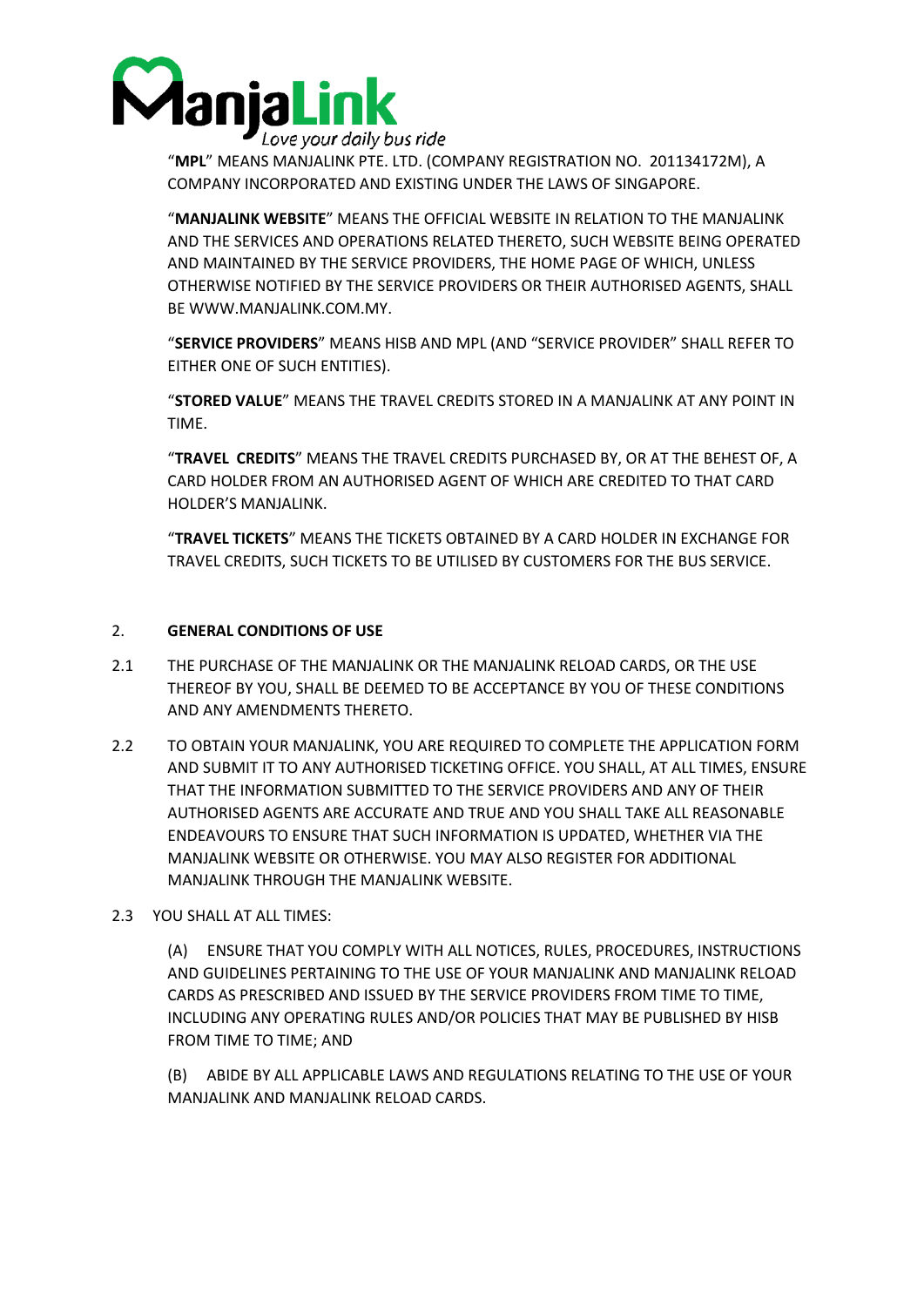

- 2.4 YOUR MANJALINK IS VALID AT ALL TIMES UNLESS IT IS INVALIDATED OR CANCELLED PURSUANT TO THE CONDITIONS HEREIN. ANY AUTHORISED AGENT SHALL HAVE THE RIGHT, ACTING REASONABLY, TO INSPECT YOUR MANJALINK AT ANY TIME, INCLUDING ANY DATA STORED WITHIN YOUR MANJALINK SUCH AS BALANCE OF TRAVEL CREDITS AND TICKETING INFORMATION.
- 2.5 HISB SHALL BE RESPONSIBLE IN ENSURING THAT THE MANJALINK SERVICE IS OPERATED WITH REASONABLE CARE, SKILL AND DILIGENCE. IF YOU DISCOVER ANY DISCREPANCIES IN THE USAGE OF YOUR MANJALINK, YOU SHOULD CONTACT US BY SUBMITTING A SUPPORT TICKET VIA "SUPPORT.CAUSEWAYLINK.COM.MY" WITH DETAILS OF THE DISCREPANCY.
- 2.6 YOU MAY AT ANY TIME PRESENT AND RETURN YOUR MANJALINK AT ANY AUTHORISED TICKETING OFFICE FOR THE PURPOSES OF BEING REFUNDED THE STORED VALUE IN YOUR MANJALINK. HISB RESERVES THE RIGHT TO IMPOSE CHARGES FOR THE TERMINATION OF YOUR MANJALINK IN ACCORDANCE WITH THE CONDITIONS HEREIN.
- 2.7 YOU MUST NOT TAMPER WITH THE MANJALINK (INCLUDING, BUT NOT LIMITED TO, THE SOFTWARE AND THE DATA RECORDED ON THE MANJALINK) AND MANJALINK RELOAD CARDS IN ANY MANNER. THE SERVICE PROVIDERS OR THEIR AUTHORISED AGENTS SHALL NOT BE REQUIRED TO HONOUR TRANSACTIONS, OR REFUND ANY STORED VALUE (WHERE APPLICABLE), IF YOUR MANJALINK (OR MANJALINK RELOAD CARD) HAS BEEN TAMPERED WITH IN ANY MANNER.

## **3. OBTAINING AND USING YOUR MANJALINK**

3.1 AT THE TIME OF PURCHASE OF YOUR MANJALINK:

(A) ANY AUTHORISED AGENT IS ENTITLED TO COLLECT FROM THE CARD HOLDER AN AMOUNT REPRESENTING AND IN CONSIDERATION OF THE CARD COST; AND

(B) THE CARD HOLDER IS REQUIRED TO PURCHASE A MINIMUM AMOUNT OF TRAVEL CREDITS TO BE DETERMINED BY THE SERVICE PROVIDERS FROM TIME TO TIME.

- 3.2 You are advised to examine your ManjaLink (or your ManjaLink Reload Card, where applicable) and/or any change tendered immediately upon the completion of any transaction (including the purchase of your ManjaLink or your ManjaLink Reload Card or the crediting of Travel Credits to your ManjaLink) whether at any Authorised Ticketing Office or at the premises of a Service Provider or an Authorised Agent. The Service Providers and/or their Authorised Agents shall not be liable for any error or omission not drawn to their attention at the time of such transaction or immediately thereafter.
- 3.3 Your ManjaLink allows you to:

(a) purchase and accumulate Travel Credits which can be used in exchange for Travel Tickets; and

(b) record the "purchase" of Travel Tickets, which may entitle you to rebates (or any other benefits, privileges or incentives as may be determined by the Service Providers from time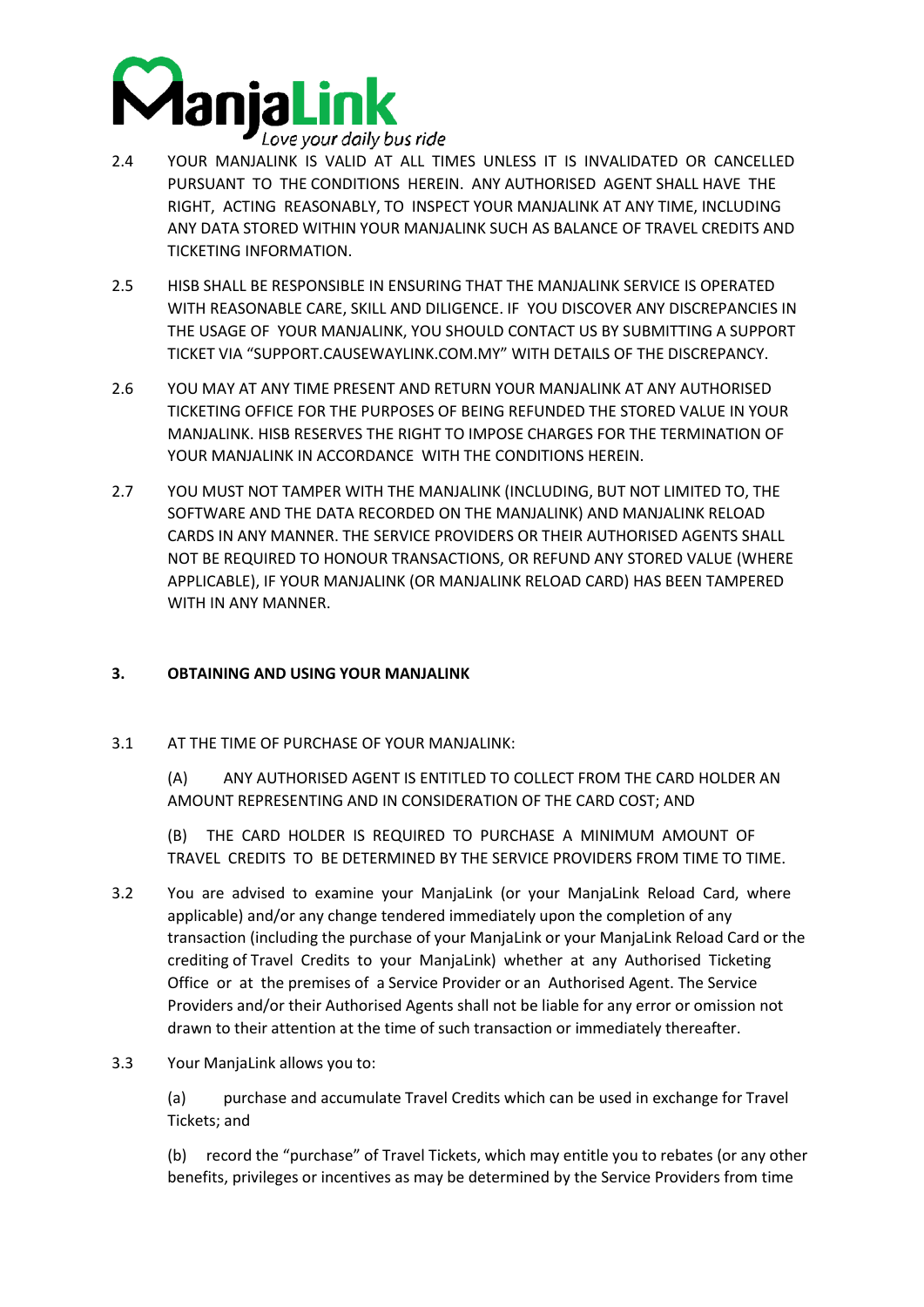

to time) if you satisfy certain usage targets (to be determined by the Service Providers from time to time) which are calculated at the end of each month or at such other time at the discretion of the Service Providers. To be entitled to such rebates (or any other benefits, privileges or incentives as the case may be), you are required to present your ManjaLink prior to the purchase of your Travel Ticket.

- 3.4 Notwithstanding the payment by you of the Card Cost, your ManjaLink shall at all times remain the exclusive property of the Service Providers.
- 3.5 Your ManjaLink shall expire if it is not utilised for a consecutive period of six (6) months. Upon such expiry, you may top up your ManjaLink to reactivate your ManjaLink.
- 3.6 The Service Providers or any of their Authorised Agents, may at their discretion, acting reasonably, not permit the use of any ManjaLink where:
	- (a) such ManjaLink is suspected of being a counterfeit, stolen, tampered with or had been issued fraudulently;
	- (b) the Stored Value within such ManjaLink was fraudulently or illegally credited or altered;
- or
- (c) such ManjaLink is otherwise faulty, damaged or invalid for use by the Card Holder.

## 3.7 Cancellation and Refund

(a) You may cancel your ManjaLink at any time by sending us an online request through the Manjalink Website (www.manjalink.com.my).

(b) Upon cancellation, refund will be processed if the remaining Stored Value is more than RM10.50.

(c) A handling fee of RM10 (inclusive of 6% SST) will be deducted from the Stored Value of your Manjalink.

(d) The remaining Stored Value (after the handling fee is deducted) will be refunded and credited to your designated (credit or debit) account within approximately 45 working days.

(e) We reserved the right to reject your cancellation and refund request if any information provided by you in the cancellation form is untrue, inaccurate and incomplete.

(f) In the event if your cancellation and refund request is rejected, you may resubmit another request and the remaining Stored Value (after the handling fee is deducted) will be credited to your designated bank account within 45 working days from the date of your resubmission.

4. Adding Value to ManjaLink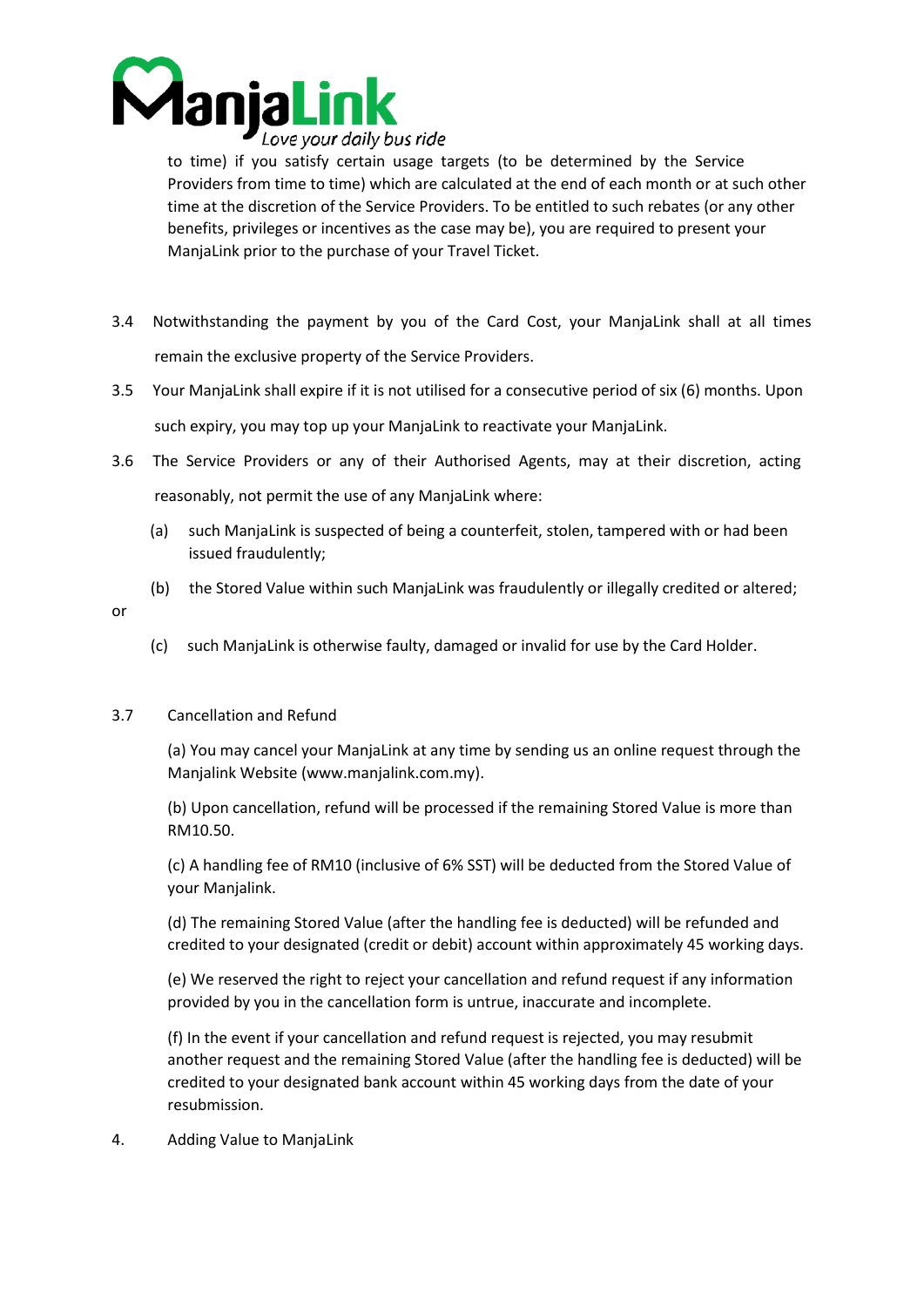

- 4.1 In order to utilise your ManjaLink to obtain Travel Tickets, you are required to purchase Travel Credits for a fee to be notified by the Service Providers from time to time. Such purchases can be made:
	- (a) at any Authorised Ticketing Office;
	- (b) by way of the ManjaLink Reload Cards; or

(c) by such other means as determined and notified by the Service Providers from time to time; or

- (d) through the Manjalink Website (www.manjalink.com.my); or
- (e) by the Lugo App.
- 4.2 ManjaLink Reload Cards can be purchased from those Authorised Ticketing Offices or Authorised Agents which are listed on the ManjaLink Website. Upon the activation of the relevant code found on such ManjaLink Reload Cards via the prescribed methods stated thereon (such methods to include activation via the ManjaLink Website), you may then tap your ManjaLink to be credited with the relevant Travel Credits at any of the designated self- service stations in order for such Travel Credits to be credited into that ManjaLink.
- 4.3 A fee (as determined by the Service Providers from time to time) may be imposed for utilising services to credit Travel Credits to your ManjaLink. Kindly note that Authorised Agents will only credit Travel Credits to your ManjaLink where the Travel Credits to be credited:
	- (a) is above a minimum amount; and
	- (b) are in multiples of a specified amount, where such amounts will be notified by the Service

Providers from time to time.

4.4 Kindly note that Authorised Agents will not offer you any discounts, rebates, benefits, privileges or incentives to purchase Travel Credits for your ManjaLink or ManjaLink Reload Cards unless as part of an official promotion authorised by the Service Providers. You should not attempt to purchase Travel Credits or ManjaLink Reload Cards if you have any suspicion that the Authorised Agent may not be so authorised.

4.5 The Service Providers or their Authorised Agents will not honour any Travel Credits credited to your ManjaLink by any means not authorised by the Service Providers under these Conditions (including any Travel Credits or ManjaLink Reload Cards credited or sold to you (where applicable) from agents, representatives or persons not authorised by the Service Agents to perform such transactions) or through any means which is or may be reasonably considered to be unlawful. The Service Providers or their Authorised Agents shall not be responsible to you for any ManjaLink Reload Card which cannot be used by you pursuant to these Conditions (including where any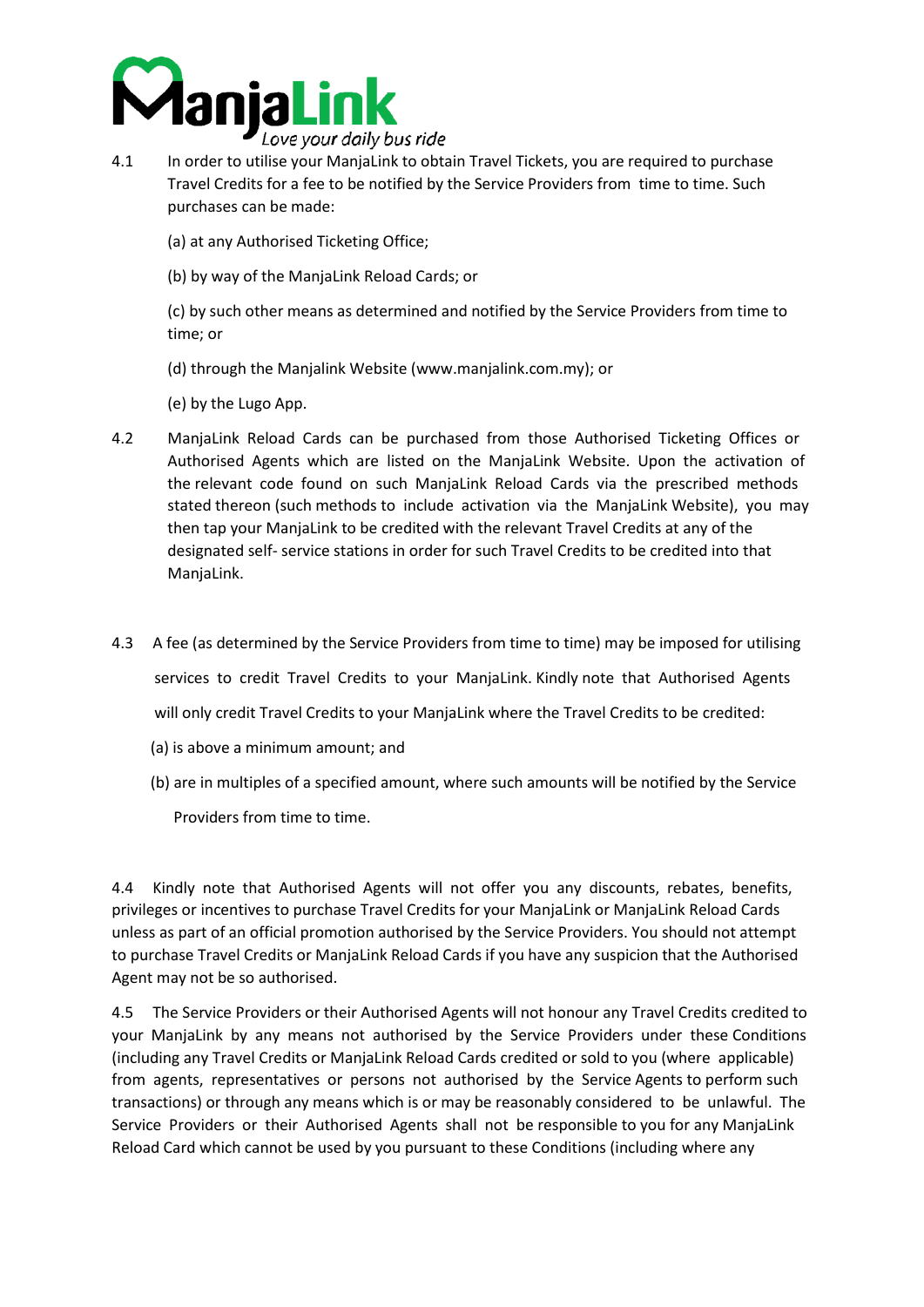

ManjaLink Reload Card obtained by you is considered by the Service Providers or their Authorised Agents, acting reasonably, to be unauthentic or purchased or acquired via unauthorised means).

# 5. Determination of Value in a ManjaLink

5.1 Any determination of the Stored Value by the Service Providers or their Authorised Agents shall, save for any manifest error, be final, conclusive and binding against the Card Holder.

## 6. ManjaLink Online System

6.1 You are responsible for maintaining the confidentiality of your online username and password ("Login Details"). You shall at all times take reasonable precautions to prevent any unauthorised or fraudulent use of your Login Details.

6.2 You agree to accept responsibility for all activities that occur under your ManjaLink online account. You should notify us immediately if you have any reason to believe that your Login Details have become known to anyone else, or if the Login Details are being, or are likely to be, used in an unauthorised manner.

7. Loss and damage of your ManjaLink and ManjaLink Reload Card

7.1 You shall use all precautions to prevent and safeguard your ManjaLink (and ManjaLink Reload Card) against loss, damage, theft and any unauthorised use. Such unauthorised use shall include any manipulation, copying, reverse-engineering, tampering with or modification of the same.

7.2 Each of MPL, HISB and the Authorised Agents are not responsible for any financial losses incurred due to the loss of a ManjaLink (or ManjaLink Reload Card) and are under no obligation whatsoever to prevent the use of a lost ManjaLink (or ManjaLink Reload Card) by any person other than the Card Holder.

7.3 The Service Providers have the right to recover all direct and indirect costs, expenses, losses and damages suffered or incurred by the Service Providers as a result of your altering or interfering, or permitting a third party to alter or interfere, with the data on your ManjaLink.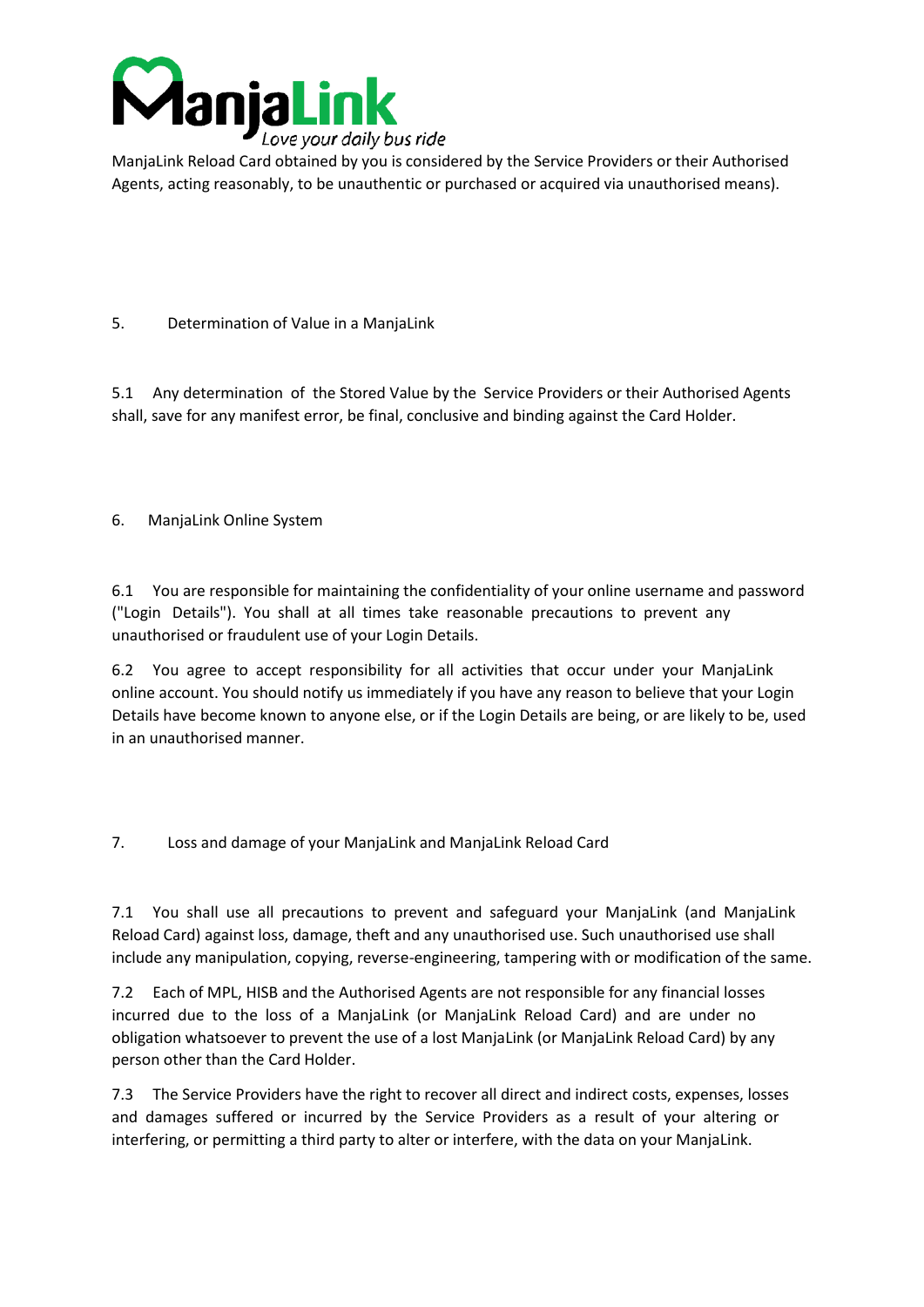

7.4 You are required to co-operate with the Service Providers or any of their Authorised Agents and, if appropriate, the police or any other regulatory or public authority, in recovering your ManjaLink if it is lost or stolen or if there are reasonable grounds to suspect suspicious behaviour.

7.5 If your ManjaLink or ManjaLink Reload Card becomes faulty or damaged, you are required to bring your ManjaLink or ManjaLink Reload Card (as the case may be) to any Authorised Ticketing Office in order to obtain a replacement ManjaLink or ManjaLink Reload Card (where applicable). Upon confirmation by a Service Provider or any of their Authorised Agents that the faulty or damaged ManjaLink or ManjaLink Reload Card (where applicable) was due to no fault or negligence on your part:

(a) in respect of a ManjaLink, you will be issued with a new ManjaLink and your account will be credited with the amount due to you (as determined at the discretion of any Authorised Agent). Any Stored Value within the faulty or damaged ManjaLink shall be transferred to your newly issued ManjaLink without any additional fee; and

(b) in respect of a ManjaLink Reload Card, you will be presented with a new ManjaLink

Reload Card of similar or equivalent value.

## 8. **Exclusion of Liability and Indemnity**

8.1 Notwithstanding anything to the contrary stipulated herein, the Service Providers or their Authorised Agents shall not be liable to you or any third party authorised by you or making such claim on your behalf for any loss, damage, expenses, claims, injury, whether direct or indirect, that you may incur or suffer in connection with:

(a) the issue or use of (or inability to use) the ManjaLink or ManjaLink Reload Card by you or any Card Holder;

(b) any delay, suspension or discontinuance in the issuance of the ManjaLink or ManjaLink

Reload Card;

(c) any malfunction, unauthorised use, or defect in the ManjaLink or ManjaLink Reload Card or any part thereof;

(d) any upgrading, modification or maintenance works by the Service Providers or their agents or representatives to the ManjaLink Service;

(e) withdrawals of any benefits, privileges or incentives conferred upon a Card Holder by the Service Providers at any time; or

(f) any act or omission beyond the control of the Service Providers.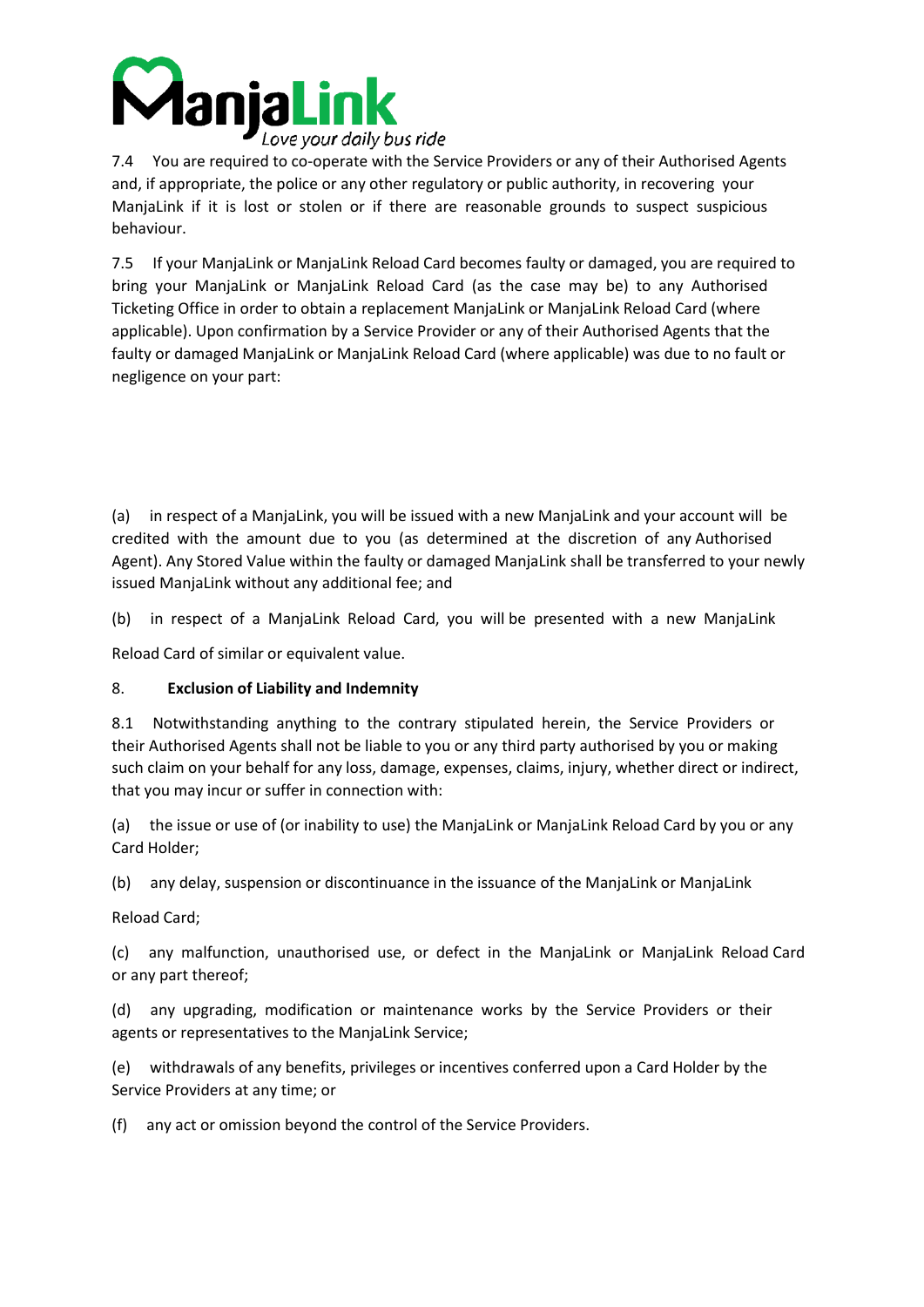

8.2 You agree to indemnify the Service Providers and/or their Authorised Agents against any loss, damage, expenses, claims, injury, demands (including any legal fees) which may result or which the Service Providers and/or their Authorised Agents may incur in connection with or arising from the provision of the ManjaLink Service to you as a result of any fault or negligence on your part.

### 9**. Amendments**

9.1 The Service Providers may, from time to time, at their absolute discretion, amend any of these Conditions. Any such amendments will be notified to you by way of a notice on the ManjaLink Website, at each Authorised Ticketing Office, the premises of the Service Providers and their Authorised Agents and any such other premises to be determined by HISB or MPL.

### 10. **Partial Invalidity**

10.1 If, at any time, any provision within these Conditions is or becomes illegal, invalid or unenforceable in any respect under any law of any jurisdiction, the legality, validity or enforceability of such provision or the remaining provisions under the law of any other jurisdiction shall not in any way be affected or impaired.

#### **11. No waiver**

11.1 No failure or delay on the part of the Service Providers or any of their Authorised Agents in exercising any right or remedy pursuant to these Conditions shall operate as a waiver of such right or remedy. The rights and remedies provided in these Conditions are cumulative and are not exclusive of any other rights or remedies provided by law.

## 12. **Personal Data**

12.1 HISB shall have the right to use your personal data and information for the purpose of operating the ManjaLink Service including but not limited to the transfer of personal data and information to related companies, subsidiaries and outsourcing partners of HISB.

12.2 By accepting these Conditions, you agree that HISB and its subsidiaries or related companies are permitted to share and use your personal data and information for the purposes of operating the ManjaLink Service in accordance with applicable laws.

#### 13. **Other terms**